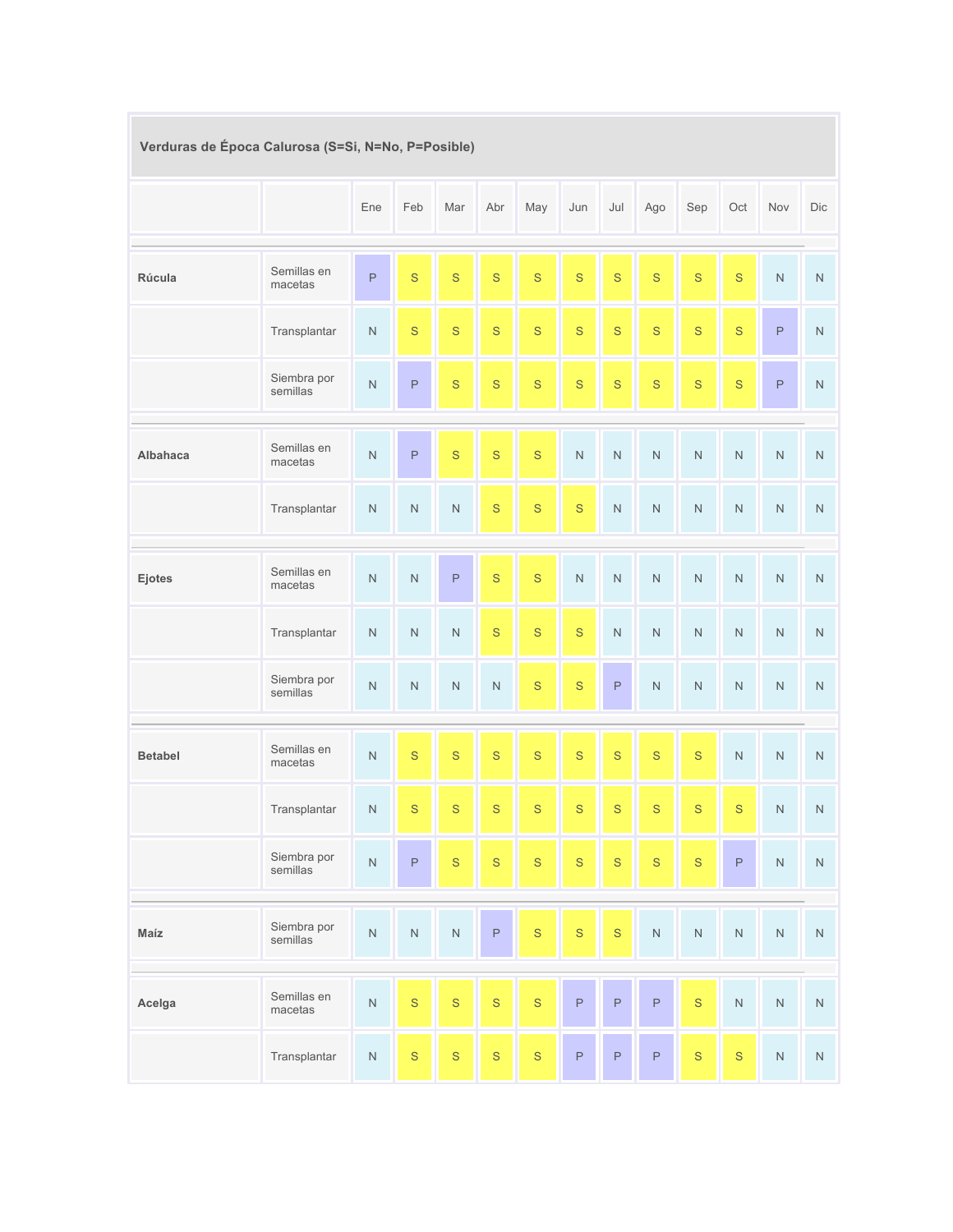|                  | Siembra por<br>semillas | $\hbox{N}$  | $\mathbf S$    | $\mathbf S$             | $\mathbf S$ | $\mathbf S$             | $\overline{N}$          | $\mathsf N$             | $\bar{\rm N}$    | $\mathbf S$ | ${\sf N}$   | $\hbox{N}$     | ${\sf N}$          |
|------------------|-------------------------|-------------|----------------|-------------------------|-------------|-------------------------|-------------------------|-------------------------|------------------|-------------|-------------|----------------|--------------------|
|                  | Semillas en             |             |                |                         |             |                         |                         |                         |                  |             |             |                |                    |
| Pepino           | macetas                 | $\hbox{N}$  | $\mathsf N$    | $\mathsf P$             | $\mathbf S$ | $\mathbf S$             | $\mathsf N$             | $\mathsf N$             | $\hbox{N}$       | ${\sf N}$   | $\hbox{N}$  | $\mathsf N$    | $\hbox{N}$         |
|                  | Transplantar            | ${\sf N}$   | $\hbox{N}$     | ${\sf N}$               | $\mathsf P$ | $\mathbf S$             | $\mathbf S$             | $\mathsf N$             | ${\sf N}$        | ${\sf N}$   | ${\sf N}$   | $\hbox{N}$     | ${\sf N}$          |
|                  | Siembra por<br>semillas | $\hbox{N}$  | ${\sf N}$      | $\overline{\mathsf{N}}$ | $\hbox{N}$  | $\mathbf S$             | $\mathbf S$             | $\overline{\mathsf{N}}$ | $\bar{\rm N}$    | ${\sf N}$   | ${\sf N}$   | $\hbox{N}$     | ${\sf N}$          |
| Berenjena        | Semillas en<br>macetas  | $\hbox{N}$  | $\mathbf S$    | $\mathbf S$             | $\mathbf S$ | $\overline{\mathsf{N}}$ | $\mathsf N$             | $\mathsf N$             | $\hbox{N}$       | ${\sf N}$   | ${\sf N}$   | $\overline{N}$ | ${\sf N}$          |
|                  | Transplantar            | ${\sf N}$   | ${\sf N}$      | $\mathsf N$             | $\hbox{N}$  | $\mathbf S$             | $\mathbf S$             | $\hbox{N}$              | ${\sf N}$        | ${\sf N}$   | ${\sf N}$   | $\hbox{N}$     | ${\sf N}$          |
|                  | Semillas en             | $\mathbf S$ | $\mathbf S$    | $\mathbf S$             | $\mathsf P$ | $\mathsf{P}$            | $\mathsf{P}$            | $\mathsf P$             | $\mathbf S$      | $\mathbf S$ |             | $\bar{\rm N}$  |                    |
| Lechuga          | macetas                 |             |                |                         |             |                         |                         |                         |                  |             | $\mathsf P$ |                | $\hbox{N}$         |
|                  | Transplantar            | ${\sf N}$   | $\mathbf S$    | $\mathbf S$             | $\mathbf S$ | $\mathsf{P}$            | $\mathsf P$             | $\mathsf{P}$            | $\mathsf P$      | $\mathbf S$ | $\mathbf S$ | $\mathsf P$    | $\bar{\mathsf{N}}$ |
|                  | Siembra por<br>semillas | $\hbox{N}$  | $\mathsf P$    | $\mathbf S$             | $\mathbf S$ | $\mathsf{P}$            | $\mathsf P$             | $\mathsf P$             | $\mathsf P$      | $\mathbf S$ | $\mathbf S$ | $\mathsf P$    | $\bar{\mathsf{N}}$ |
|                  |                         |             |                |                         |             |                         |                         |                         |                  |             |             |                |                    |
| <b>Melones</b>   | Semillas en<br>macetas  | ${\sf N}$   | $\overline{N}$ | $\mathsf P$             | $\mathbf S$ | $\mathbf S$             | $\overline{\mathsf{N}}$ | $\mathsf N$             | $\bar{\rm N}$    | ${\sf N}$   | ${\sf N}$   | $\hbox{N}$     | ${\sf N}$          |
|                  | Transplantar            | ${\sf N}$   | $\hbox{N}$     | ${\sf N}$               | $\hbox{N}$  | $\mathbf S$             | $\mathbf S$             | $\hbox{N}$              | $\bar{\rm N}$    | ${\sf N}$   | ${\sf N}$   | ${\sf N}$      | ${\sf N}$          |
|                  | Siembra por<br>semillas | ${\sf N}$   | $\hbox{N}$     | $\hbox{N}$              | ${\sf N}$   | $\mathbf S$             | $\mathbf S$             | $\hbox{N}$              | ${\sf N}$        | $\hbox{N}$  | ${\sf N}$   | $\hbox{N}$     | ${\sf N}$          |
| Chiles           | Semillas en<br>macetas  | P           | $\mathsf P$    | $\mathbf S$             | $\mathbf S$ | $\mathsf P$             | $\hbox{N}$              | ${\sf N}$               | ${\sf N}$        | ${\sf N}$   | ${\sf N}$   | ${\sf N}$      | ${\sf N}$          |
|                  | Transplantar            | ${\sf N}$   | $\hbox{N}$     | ${\sf N}$               | P           | $\mathbf S$             | S                       | ${\sf N}$               | ${\sf N}$        | ${\sf N}$   | ${\sf N}$   | ${\sf N}$      | $\hbox{N}$         |
|                  |                         |             |                |                         |             |                         |                         |                         |                  |             |             |                |                    |
| Calabaza, verano | Semillas en<br>macetas  | $\hbox{N}$  | $\hbox{N}$     | $\mathbf S$             | $\mathbf S$ | $\mathbf S$             | $\mathsf{S}$            | $\hbox{N}$              | $\bar{\text{N}}$ | ${\sf N}$   | $\hbox{N}$  | $\hbox{N}$     | $\hbox{N}$         |
|                  | Transplantar            | ${\sf N}$   | ${\sf N}$      | ${\sf N}$               | $\mathsf P$ | $\mathbf S$             | $\mathbf S$             | $\mathbf S$             | ${\sf N}$        | ${\sf N}$   | ${\sf N}$   | ${\sf N}$      | ${\sf N}$          |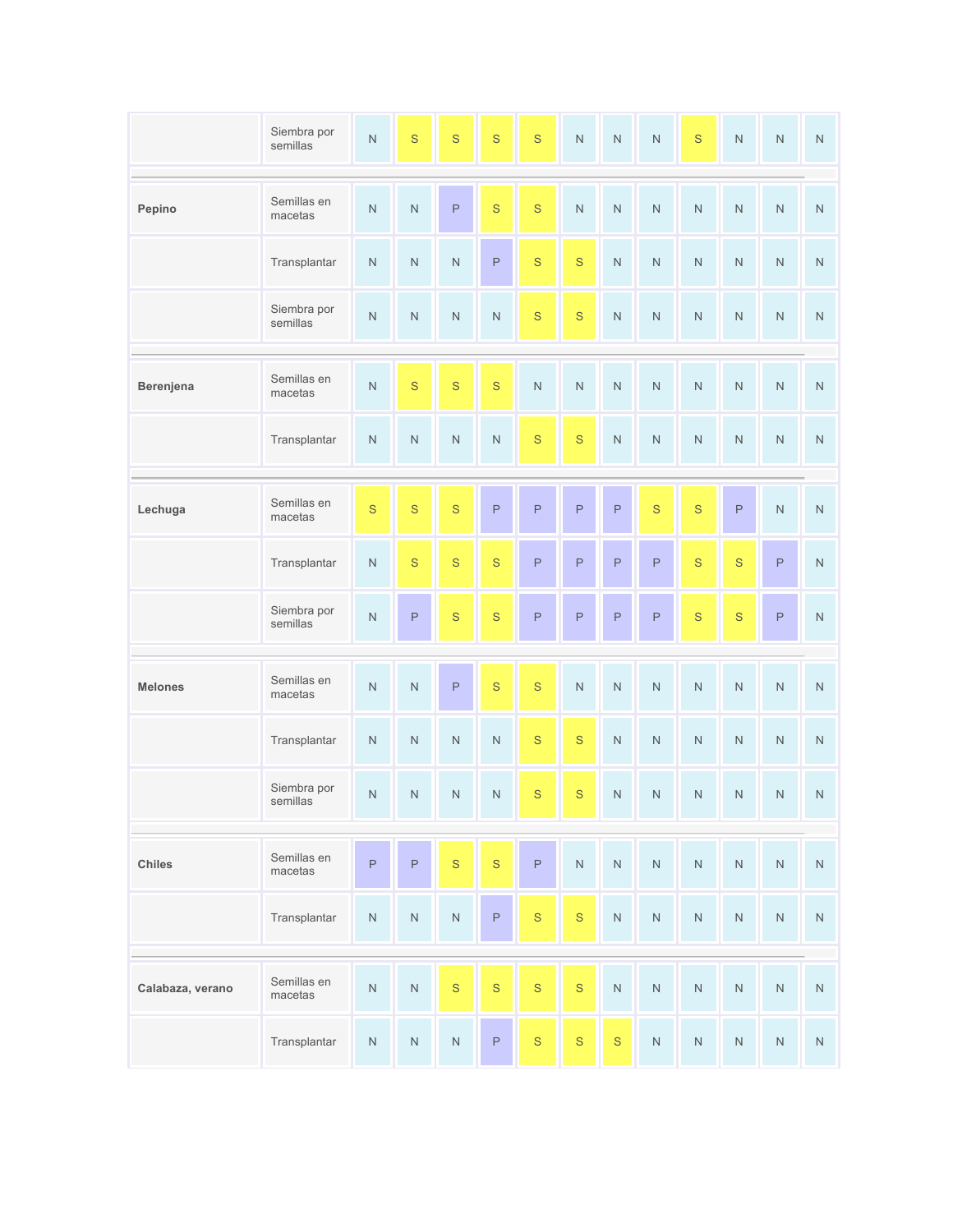|                                                | Siembra por<br>semillas | $\mathsf N$ | ${\sf N}$               | $\mathsf N$             | ${\sf N}$   | $\mathbf S$  | $\mathbf S$    | $\mathbf S$    | $\bar{\rm N}$ | $\mathsf{N}$ | $\hbox{N}$     | ${\sf N}$   | $\hbox{N}$ |
|------------------------------------------------|-------------------------|-------------|-------------------------|-------------------------|-------------|--------------|----------------|----------------|---------------|--------------|----------------|-------------|------------|
| Calabaza, invierno                             | Semillas en<br>macetas  | ${\sf N}$   | $\overline{\mathsf{N}}$ | $\overline{\mathsf{N}}$ | $\mathbf S$ | $\mathbf S$  | $\overline{N}$ | $\overline{N}$ | $\bar{\rm N}$ | $\hbox{N}$   | $\overline{N}$ | $\hbox{N}$  | ${\sf N}$  |
|                                                | Transplantar            | $\hbox{N}$  | $\mathsf N$             | $\overline{\mathsf{N}}$ | ${\sf N}$   | $\mathbf S$  | $\mathbf S$    | $\overline{N}$ | $\hbox{N}$    | $\hbox{N}$   | $\hbox{N}$     | ${\sf N}$   | ${\sf N}$  |
|                                                | Siembra por<br>semillas | ${\sf N}$   | ${\sf N}$               | $\overline{\mathsf{N}}$ | ${\sf N}$   | $\mathbf S$  | $\mathbf S$    | $\overline{N}$ | ${\sf N}$     | ${\sf N}$    | $\hbox{N}$     | ${\sf N}$   | ${\sf N}$  |
| <b>Tomates</b>                                 | Semillas en<br>macetas  | $\hbox{N}$  | $\mathsf P$             | $\mathbf S$             | $\mathbf S$ | S            | $\overline{N}$ | $\overline{N}$ | $\bar{\rm N}$ | $\hbox{N}$   | $\hbox{N}$     | ${\sf N}$   | ${\sf N}$  |
|                                                | Transplantar            | ${\sf N}$   | $\mathsf N$             | $\overline{\mathsf{N}}$ | $\mathsf P$ | $\mathbf S$  | $\mathbf S$    | $\hbox{N}$     | ${\sf N}$     | $\hbox{N}$   | $\mathsf N$    | ${\sf N}$   | $\hbox{N}$ |
|                                                |                         |             |                         |                         |             |              |                |                |               |              |                |             |            |
| Verduras de Época Fría (S=Si, N=No, P=Posible) |                         |             |                         |                         |             |              |                |                |               |              |                |             |            |
|                                                |                         |             |                         |                         |             |              |                |                |               |              |                |             |            |
|                                                |                         | Ene         | Feb                     | Mar                     | Abr         | May          | Jun            | Jul            | Ago           | Sep          | Oct            | Nov         | Dic        |
| Rúcula                                         | Semillas en<br>macetas  | $\mathsf P$ | S                       | $\mathbf S$             | $\mathbf S$ | S            | $\mathbf S$    | $\mathbf S$    | $\mathbf S$   | $\mathbf S$  | $\mathbf S$    | ${\sf N}$   | $\hbox{N}$ |
|                                                | Transplantar            | $\mathsf N$ | S                       | $\mathbf S$             | $\mathbf S$ | $\mathsf{S}$ | $\mathbf S$    | $\mathbf S$    | $\mathbf S$   | $\mathbf S$  | $\mathbf S$    | $\mathsf P$ | $\hbox{N}$ |
|                                                | Siembra por<br>semillas | $\mathsf N$ | $\mathsf P$             | $\mathbf S$             | $\mathbf S$ | $\mathbf S$  | $\mathbf S$    | $\mathbf S$    | $\mathbf S$   | $\mathbf S$  | $\mathbf S$    | $\mathsf P$ | ${\sf N}$  |
| <b>Betabel</b>                                 | Semillas en<br>macetas  | $\hbox{N}$  | $\mathbf S$             | $\mathbf S$             | $\mathbf S$ | $\mathbf S$  | $\mathbf S$    | $\mathbf S$    | $\mathbf S$   | $\mathbf S$  | ${\sf N}$      | ${\sf N}$   | ${\sf N}$  |
|                                                | Transplantar            | ${\sf N}$   | $\mathbf S$             | $\mathsf S$             | $\mathbf S$ | $\mathbf S$  | $\mathsf S$    | $\mathbf S$    | $\mathbf S$   | $\mathbf S$  | $\mathbf S$    | $\hbox{N}$  | ${\sf N}$  |
|                                                | Siembra por<br>semillas | $\hbox{N}$  | $\mathsf P$             | $\mathbf S$             | $\mathsf S$ | $\mathbf S$  | $\mathbf S$    | $\mathbf S$    | $\mathbf S$   | $\mathbf S$  | $\mathsf P$    | $\hbox{N}$  | ${\sf N}$  |
| Brócoli                                        | Semillas en<br>macetas  | $\mathbf S$ | $\mathbf S$             | $\mathbf S$             | ${\sf N}$   | $\hbox{N}$   | $\hbox{N}$     | $\mathbf S$    | $\mathbf S$   | ${\sf N}$    | ${\sf N}$      | ${\sf N}$   | ${\sf N}$  |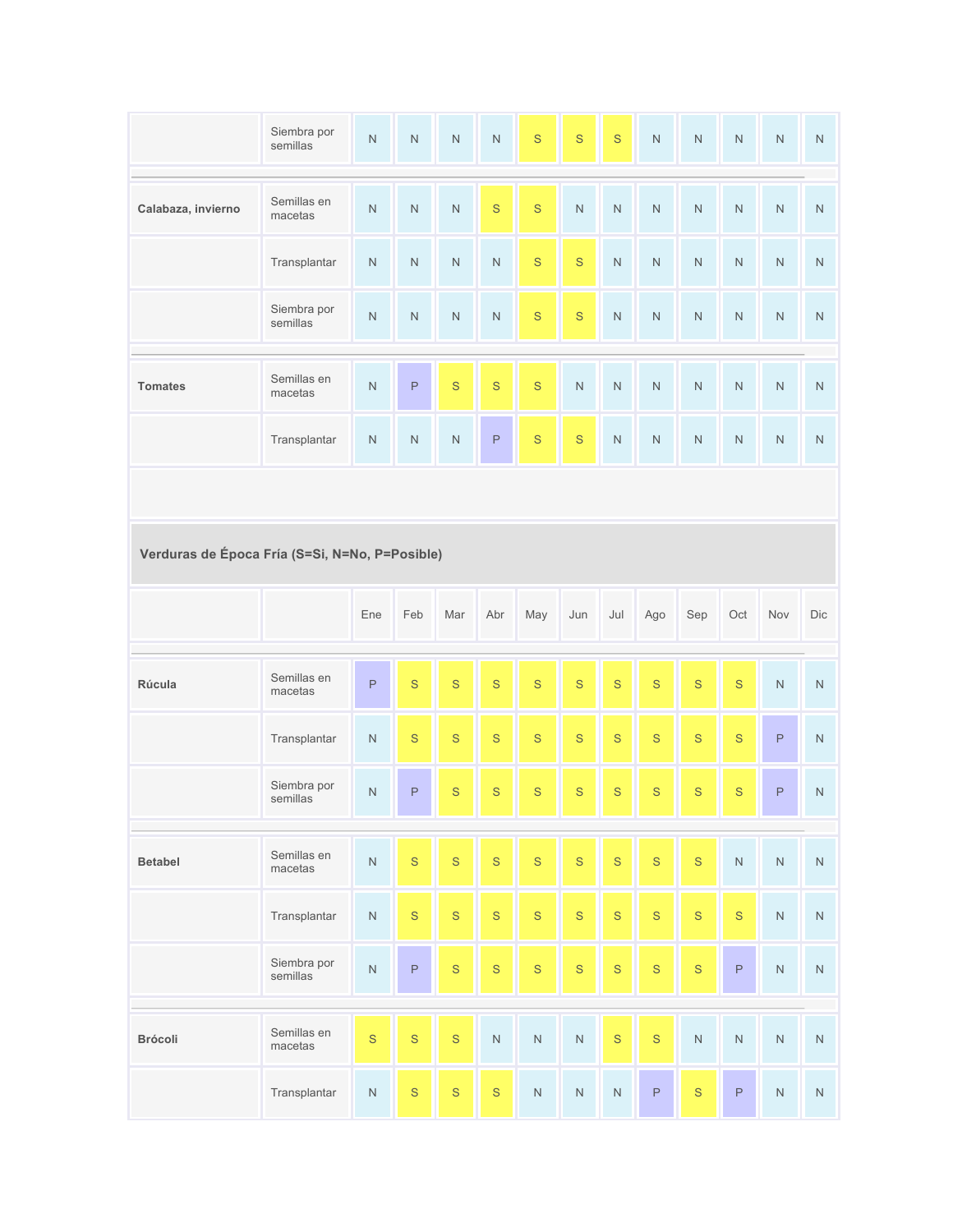| <b>Bruselas</b>     | Semillas en<br>macetas  | $\hbox{N}$    | $\hbox{N}$   | $\hbox{N}$   | $\hbox{N}$    | $\mathsf N$             | $\mathbf S$             | $\mathbf S$             | $\mathsf P$             | $\mathsf N$ | ${\sf N}$   | ${\sf N}$   | ${\sf N}$   |
|---------------------|-------------------------|---------------|--------------|--------------|---------------|-------------------------|-------------------------|-------------------------|-------------------------|-------------|-------------|-------------|-------------|
|                     | Transplantar            | $\mathsf N$   | $\hbox{N}$   | ${\sf N}$    | $\hbox{N}$    | $\hbox{N}$              | $\hbox{N}$              | $\mathbf S$             | $\mathbf S$             | $\mathsf P$ | ${\sf N}$   | $\mathsf N$ | ${\sf N}$   |
| Zanahorias          | Siembra por<br>semillas | $\hbox{N}$    | $\mathbf S$  | $\mathbf S$  | $\mathbf S$   | $\mathsf P$             | $\overline{\mathsf{N}}$ | $\overline{\mathsf{N}}$ | $\overline{\mathsf{N}}$ | $\mathbf S$ | ${\sf N}$   | ${\sf N}$   | ${\sf N}$   |
| Coliflor            | Semillas en<br>macetas  | $\mathbf{s}$  | $\mathsf{S}$ | $\mathbf S$  | $\bar{\rm N}$ | $\overline{\mathsf{N}}$ | $\bar{\rm N}$           | $\mathbf S$             | $\mathbf S$             | $\hbox{N}$  | $\hbox{N}$  | $\hbox{N}$  | ${\sf N}$   |
|                     | Transplantar            | ${\sf N}$     | $\mathbf S$  | $\mathbf S$  | $\mathbf S$   | $\overline{\mathsf{N}}$ | $\hbox{N}$              | $\hbox{N}$              | $\mathsf P$             | $\mathbf S$ | $\mathsf P$ | $\hbox{N}$  | ${\sf N}$   |
| Acelga              | Semillas en<br>macetas  | $\hbox{N}$    | $\mathsf{S}$ | $\mathbf S$  | $\mathsf{s}$  | $\mathsf{S}$            | $\mathsf P$             | $\mathsf P$             | $\mathsf P$             | $\mathbf S$ | $\hbox{N}$  | $\hbox{N}$  | ${\sf N}$   |
|                     | Transplantar            | ${\sf N}$     | $\mathbf S$  | $\mathbf S$  | $\mathbf S$   | $\mathbf S$             | $\mathsf P$             | $\mathsf P$             | $\mathsf P$             | $\mathbf S$ | $\mathbf S$ | $\hbox{N}$  | ${\sf N}$   |
|                     | Siembra por<br>semillas | $\mathsf N$   | $\mathbf S$  | $\mathbf S$  | $\mathbf S$   | $\mathbf S$             | $\mathsf N$             | $\mathsf{N}$            | $\bar{\rm N}$           | $\mathbf S$ | ${\sf N}$   | ${\sf N}$   | ${\sf N}$   |
| Habas               | Siembra por<br>semillas | $\hbox{N}$    | $\mathbf S$  | $\mathbf S$  | $\hbox{N}$    | $\hbox{N}$              | $\overline{\mathsf{N}}$ | $\hbox{N}$              | $\mathbf S$             | S           | $\mathsf P$ | ${\sf N}$   | ${\sf N}$   |
| Ajo                 | Siembra por<br>semillas | $\mathsf N$   | $\hbox{N}$   | $\hbox{N}$   | ${\sf N}$     | $\hbox{N}$              | $\hbox{N}$              | $\hbox{N}$              | $\hbox{N}$              | ${\sf N}$   | $\mathbf S$ | $\mathbf S$ | $\mathsf P$ |
| (Mostaza, Asiático) | Transplantar            | ${\sf N}$     | $\mathbf S$  | $\mathbf S$  | $\mathsf{S}$  | $\mathsf P$             | $\mathsf P$             | $\mathsf P$             | $\mathsf P$             | $\hbox{N}$  | $\mathsf N$ | $\mathsf P$ | ${\sf N}$   |
|                     | Siembra por<br>semillas | $\bar{\rm N}$ | $\mathsf P$  | $\mathsf{S}$ | $\mathsf{S}$  | $\mathsf P$             | P                       | $\mathsf{P}$            | $\mathsf P$             | $\mathbf S$ | $\mathbf S$ | $\mathsf P$ | $\hbox{N}$  |
| Lechuga             | Semillas en<br>macetas  | $\mathbf S$   | $\mathbf S$  | $\mathbf S$  | $\mathsf P$   | $\mathsf P$             | $\mathsf P$             | $\mathsf P$             | $\mathbf S$             | $\mathbf S$ | $\mathsf P$ | $\hbox{N}$  | $\hbox{N}$  |
|                     | Transplantar            | ${\sf N}$     | $\mathbf S$  | $\mathsf S$  | $\mathbf S$   | $\mathsf P$             | $\mathsf P$             | $\mathsf P$             | $\mathsf P$             | $\mathbf S$ | $\mathbf S$ | $\mathsf P$ | ${\sf N}$   |
|                     | Siembra por<br>semillas | $\bar{\rm N}$ | $\mathsf P$  | $\mathsf{S}$ | $\mathbf S$   | $\mathsf P$             | $\mathsf P$             | $\mathsf P$             | $\mathsf P$             | $\mathbf S$ | $\mathbf S$ | $\mathsf P$ | $\hbox{N}$  |
| Cebolla             | Semillas en<br>macetas  | $\hbox{N}$    | ${\sf N}$    | ${\sf N}$    | ${\sf N}$     | ${\sf N}$               | ${\sf N}$               | ${\sf N}$               | $\mathbf S$             | $\mathbf S$ | ${\sf N}$   | ${\sf N}$   | ${\sf N}$   |